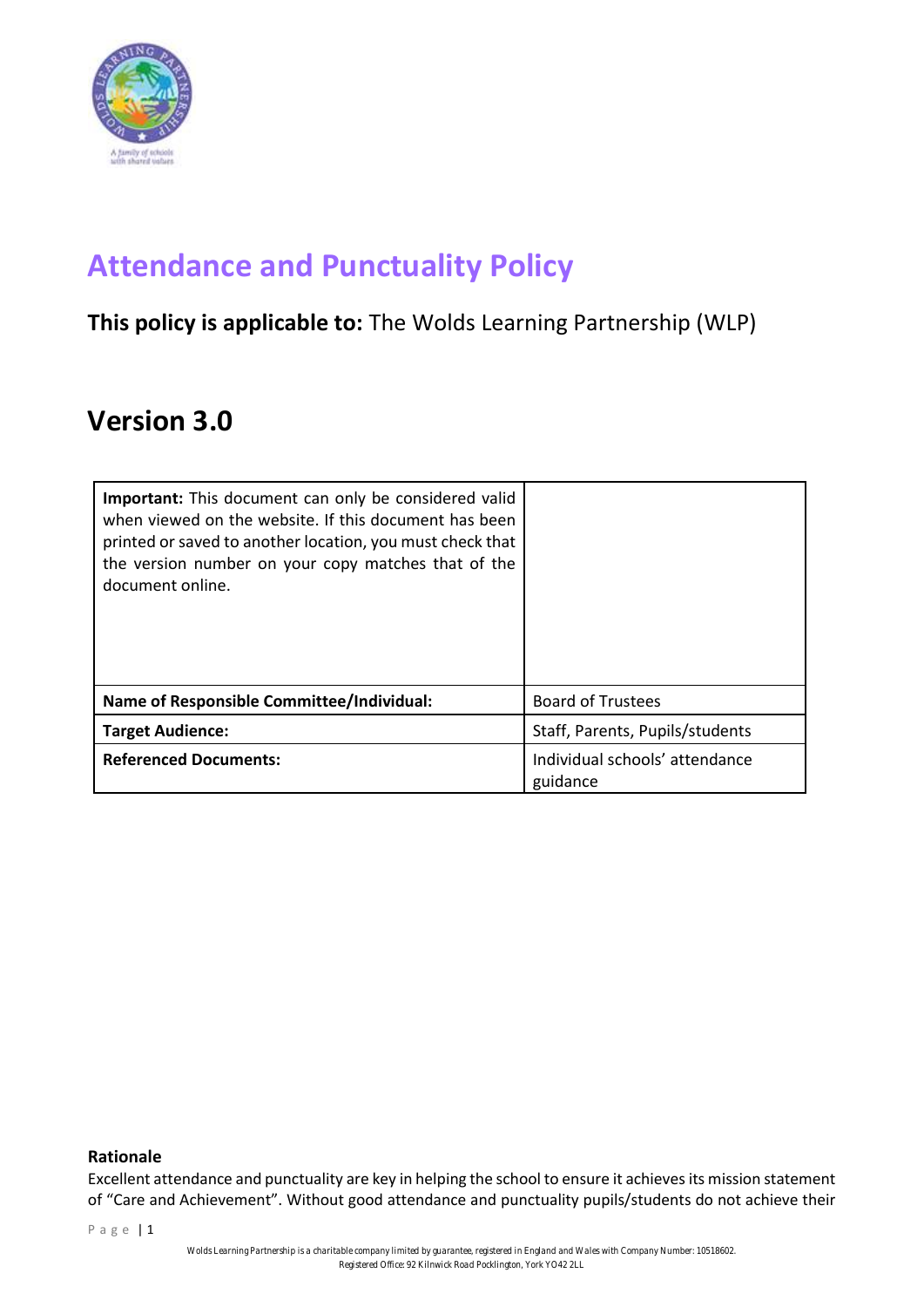

true potential and their belief in and understanding of our school values are not developed. To challenge and to support pupils/students to attend and be on time is to care for their futures and their welfare. It is everyone's responsibility as a member of our school community to protect all our students and to ensure they have the best life chances; hence it is all our responsibilities to ensure excellent attendance and punctuality.

Providing safe and happy places to learn is essential to achieving school improvement, raising achievement and attendance, promoting equality and diversity and ensuring the safety and well-being of all members of the school community. Every member of the community has rights and responsibilities which enable us to work and learn in a school environment in which we feel safe and supported.

This policy outlines the underlying philosophy, purpose, nature, organisation and management of attendance in the Wolds Learning Partnership (WLP). It is a working document designed to promote positive attendance and reduce absence from school.

The policy reflects current practice within the schools. It's fair and consistent implementation is the responsibility of all staff. The WLP takes an active approach to promoting good attendance. With the support of parents, the wider community, the Local Authority and the pupils/students themselves, we take a positive approach to safeguard the well-being of all pupils/students and staff.

#### **Aims**

In order to improve the overall attendance of pupils/students in the WLP we aim:

- To make attendance and punctuality our priority for all those associated with the WLP, including pupils/students, parents/carers, teachers and governors.
- To develop a framework which defines agreed roles and responsibilities and promotes consistency in carrying out designated tasks.
- To develop a systematic approach to gathering and analysing attendance related data.
- To implement a system of rewards and sanctions.
- To provide support, advice and guidance to parents/carers and pupils/students.
- To further develop positive and consistent communication between home and school.
- To promote effective partnerships with supporting services and agencies.
- To recognise and address the needs of the individual student when planning reintegration following significant periods of absence.

#### **Definitions**

It is the Headteacher's discretion as to whether a child's absence is recorded as authorised or unauthorised.

#### **Authorised absence:**

- An absence is classified as authorised when a child has been away from school for a legitimate reason and the school has received notification from a parent or carer. For example, if a child has been unwell, the parent/carers write a note or telephone the school to explain the absence.
- Only the school can make an absence authorised. Parents and carers do not have this authority. Consequently, not all absences supported by parents/carers will be classified as authorised. For example, if a parent takes a child out of school and gives the reason that it was to go shopping for school shoes, this will not mean it is authorised absence.

#### **Unauthorised absence:**

• An absence is classified as unauthorised when a child is away from school without the permission of both the school and a parent/carer. Therefore, the absence is unauthorised if a child is away from school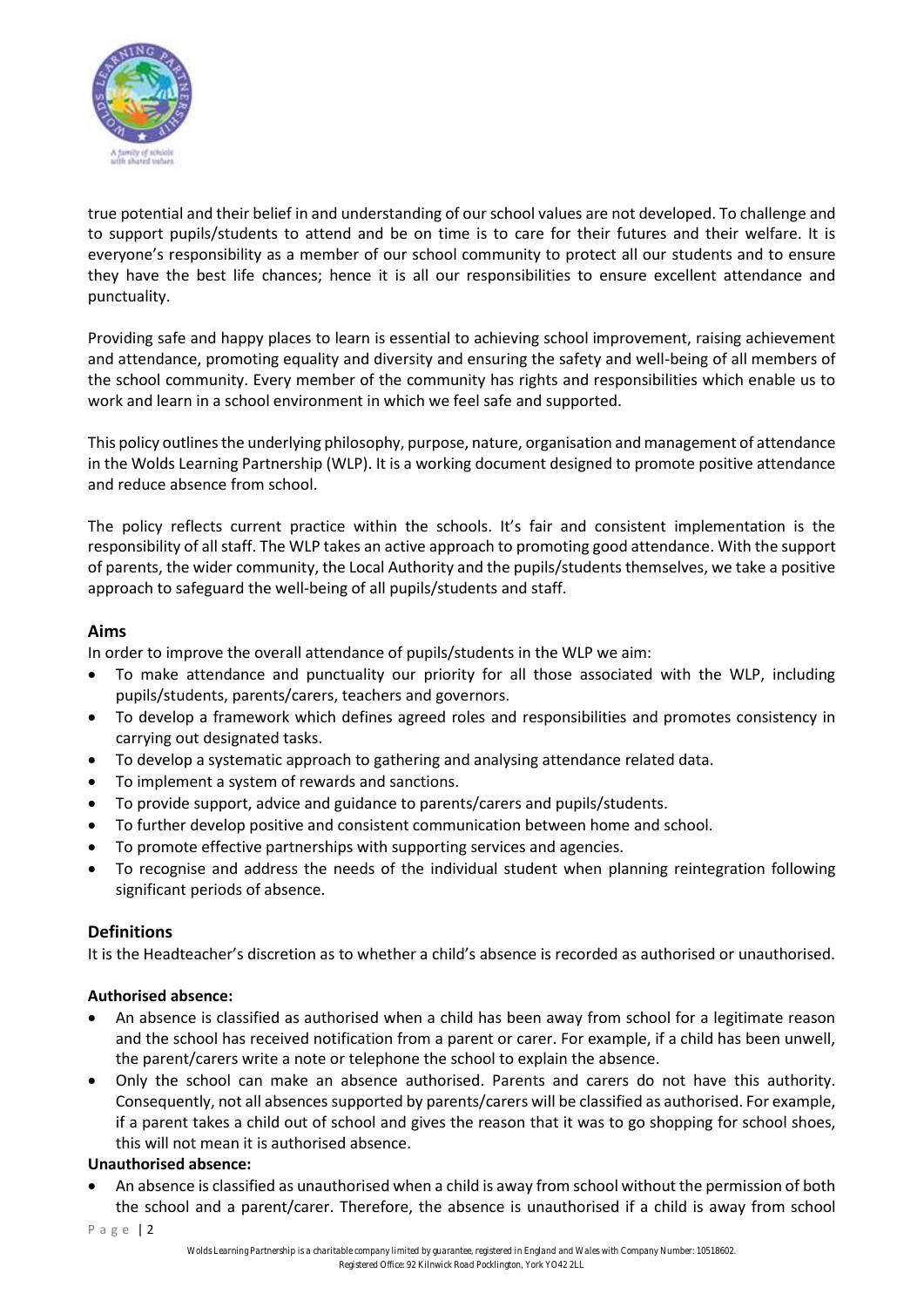

without good reason, even with the support of a parent for example a parent letting their child sleep in late as a result of a late night would be unauthorised.

#### **Persistent absence:**

• The DfE define a 'persistent absentee' as a pupil/student who, at any point in the year, has accumulated absence at 10% or more of the available sessions regardless of whether or not any of it is authorised. The PA status may change as the terms progress, but these students are at particular risk of achieving poor outcomes at school and beyond.

#### **Lates:**

- We require pupils to arrive at school on time so they are able to access all learning opportunities available to them.
- Pupils who are regularly late to school will be dealt with as per the individual school guidance.

#### **Requests for leave of absence**

We believe that all children need to be in school for all sessions, so that they can make the most progress possible. For this reason, as a general rule, we do not authorise leave of absence (including holidays) in term time.

The Headteacher has the discretion to make exceptions to this rule and authorise leave of absence for special circumstance (Using Code 'H': Family Holiday Agreed).

Special circumstances may include:

- Service personnel and other employees who are prevented from taking holidays outside term time if the holiday will have minimal disruption to the pupils/student's education.
- When a family needs to spend time together to support each other during or after a crisis.

The national guidance suggests that requests for the following reasons should not be authorised:

- Availability of cheap holidays.
- Availability of desired accommodation.
- Poor weather experienced in school holiday periods.
- Overlap with beginning or end of term.

If the school knows that the pupils/student has siblings in other schools, it is advisable to make contact with the other school to come to an agreement when coding the leave of absence (i.e. whether the leave of absence is authorised or unauthorised). If necessary the WLP reserves the right to issue penalty notices for holidays taken in term-time.

#### **Religious Observance**

The DfE recommends the use of Code 'R' when children are absent from school to take part in any day set aside exclusively for religious observance by the religious body to which the parents belong, including religious festivals. Parents should be encouraged to give advance notice.

This is interpreted to mean that if the parent's religious organisation sets the day as a religious festival then the school must authorise the absence. Where necessary, schools should seek advice from the parent's religious body about whether it has set the day apart for religious observance.

P a g e | 3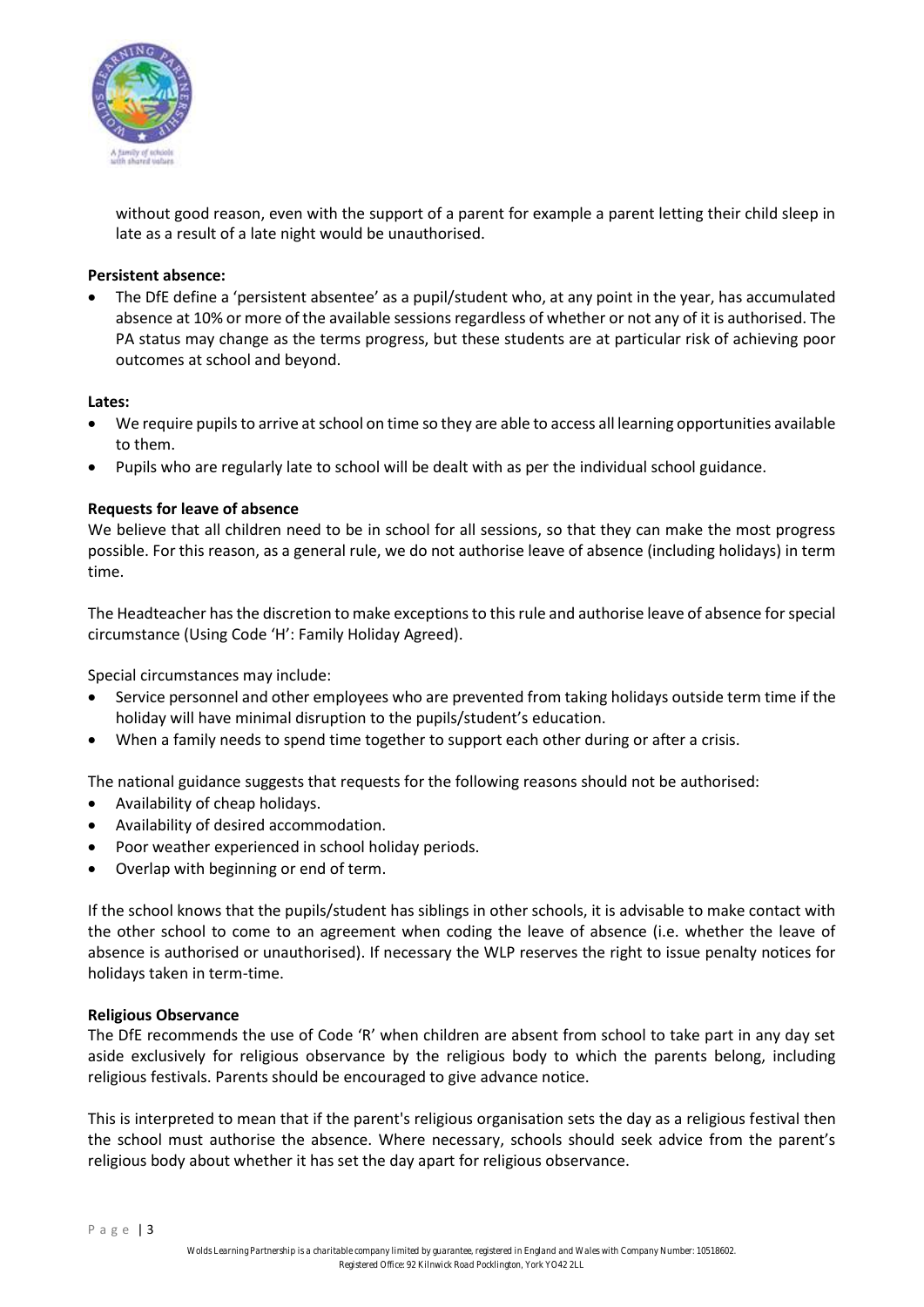

If the religious body has not set the day apart there is no requirement for the school to approve the absence or grant a leave absence. Additional holidays and days off linked to the religious festival but not "exclusively set aside for religious observance" by the religious body are not marked using Code 'R'.

#### **Roles and responsibilities**

All members of the school community have roles and responsibilities in promoting and ensuring good attendance and punctuality.

#### **Role of the pupils/students**

Pupils/students have a responsibility to themselves and others to play a positive role in the life of the school and to make the most of the education opportunities available.

All pupil/students will:

- Ensure that they attend school and are on time.
- Be aware of their current attendance record and targets.
- Be aware of the consequences of poor attendance or truancy.
- Arrive to lessons punctually.
- Not leave school without permission.
- Follow correct procedures for known absences.
- Respect themselves and others.
- Encourage friendship and a sense of belonging.
- Inform a trusted adult if they feel that they are being bullied or feel unhappy in school.

#### **Role of parents/carers**

• Parents and carers have an essential role in ensuring their child's attendance

#### **Parents/Carers should:**

- Establish good attendance habits by acting as a role model and showing the children that good attendance and punctuality is important.
- Praise and reward good attendance: even small successes, e.g. getting ready quickly, even if resisting going to school.
- Talk regularly with their child about school and how they feel about it. Children are more likely to want to attend and learn if they feel supported and their anxieties are listened to.
- Contact the school by phone, text, email or letter as soon as possible to say why their child is absent and when they are expected to return.
- To ensure that when the child returns to school after their absence they provide a letter of explanation for the absence if the individual schools guidance requires this.
- Only grant days at home for genuine illness.
- Arrange for a friend to take a child to school if a sibling is sick.
- Avoid taking holidays in school time.
- Ensure that wherever possible, medical appointments are made outside of the school day.
- Know routines of the school day to avoid issues, e.g. ensuring children have their PE kits on the right days.
- Establish a good bedtime routine, so that their child can sleep well, get enough sleep and make mornings less of a struggle.

#### **Role of the School**

As a school we:

P a g e | 4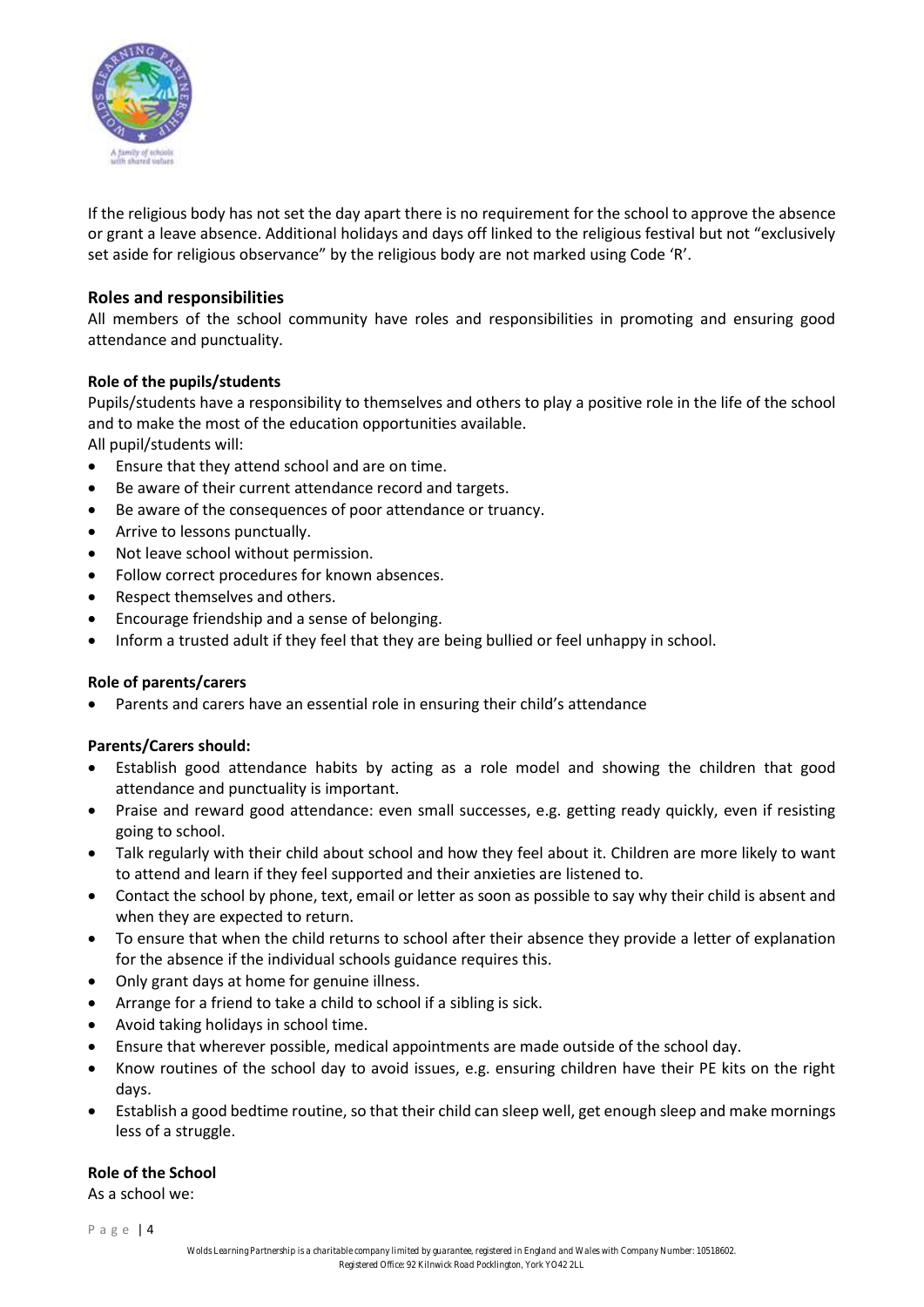

- Create a school ethos and environment that pupils/students want to be part of.
- Meet the legal requirements set out by Government.
- Give a high priority to punctuality and attendance.
- Develop procedures that enable the school to identify, follow up and record unauthorised absence, patterns of absence and parent condoned absence with effective monitoring and intervention.
- Consistently record authorised and unauthorised absences within the guidance of the 1995 Education Act.
- Develop a range of effective strategies to follow up intermittent and long-term absenteeism and promote good attendance.
- Encourage open communication channels between home and school.
- Develop procedures for the reintegration of long-term absentees.
- Adequately provide for pupils/students with additional needs, within the bounds of the resources available, and ensure appropriate delivery of the curriculum.

#### **Role of the Attendance Administrator**

- Consult and inform the relevant member of staff about pupils whose attendance is cause for concern.
- Ensure truancy issues are followed up and discussed with parents.
- Liaise with parents when attendance is a concern.
- Ensure attendance procedures are implemented equitably regardless of race, gender etc.
- Work with the relevant member of staff in ensuring appropriate strategies are in place for improving attendance and reducing persistent lateness.
- Identify pupils whose attendance can be improved by increased support.
- Remove all in school barriers that stop pupils attending or being on time.
- Support and challenge all absences and poor punctuality.
- Alongside the relevant member of staff, provide strategic direction and clarity in removing all barriers to excellent attendance and punctuality.
- First day contact: On the first day of absence, if the school has not received a reason for a child being away from school, the Attendance Administrator will make contact with parents/carers. This is done either by phone call or text messaging service. Where no contact can be made, the school will send home a letter requesting the reason for absence. Where there is no response, the child's absence will be unauthorized.

#### **Schools in the WLP should promote positive attendance by:**

- Implement and monitor a system of rewards and sanctions
- Provide a system of rewards for good attendance and improvements made by pupils/students where appropriate.
- Actively promote attendance and associated rewards and effective sanctions (see individual schools behavior guidance).
- Where necessary use Attendance Panels, Parenting Contracts and Fixed Penalty Notices in circumstances where attendance has fallen to the level of a potential persistent absentee and parents are not responding to usual channels of communication or have been unable to promote improved attendance or have requested support. Ensure fair and consistent implementation of Attendance Policy with all stakeholders.
- Ensure pupils or students are clearly aware of the school's expectations of punctuality.
- Spot trends and identify pupils/students who need support.
- Encourage families to book medical appointments outside of the school day wherever possible.